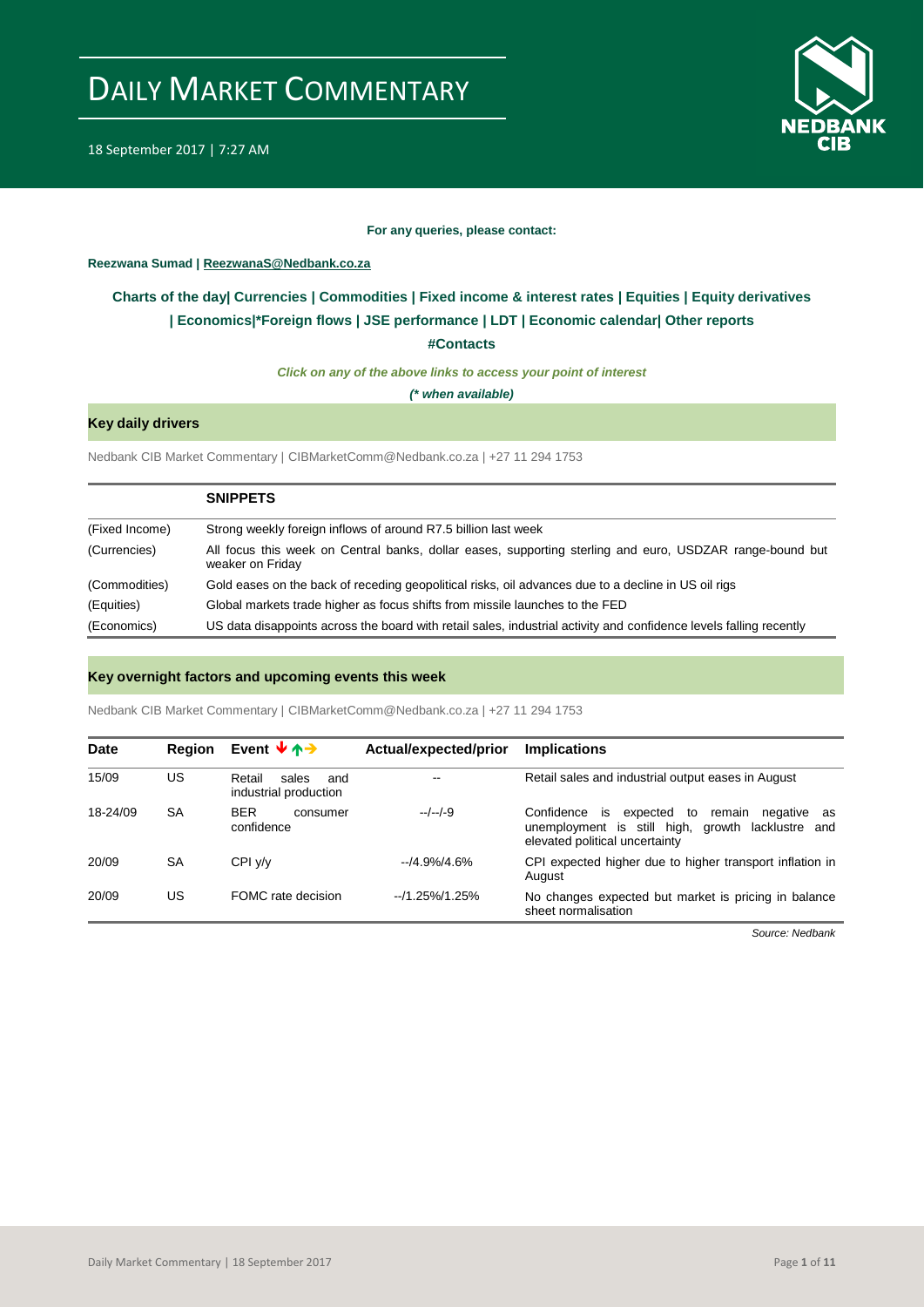

# <span id="page-1-0"></span>**Fixed income and interest rates [back to top](#page-0-0) back to top**

Bond flow sales |+2711 535 4021 | Corporate Money Markets | +2711 535 4007 | Business Bank Money Markets | +2711 535 4006

|                                 |            | Δ              | $\mathbf{v}$     | Δ          | <b>Month</b> |
|---------------------------------|------------|----------------|------------------|------------|--------------|
| <b>Bonds</b>                    | Last price | 1 <sub>d</sub> | <b>MTD</b>       | <b>YTD</b> | trend        |
|                                 | %          | bps            | bps              | bps        |              |
| R204-1.3 yrs                    | 6.82       | $-0.75$        | $-14.55$         | $-110.35$  | ⊕            |
| R208-3.5 yrs                    | 7.27       | $-0.25$        | $-16.65$         | $-101.15$  | ⊕            |
| R186-9.3 yrs                    | 8.40       | 0.05           | $-16.45$         | $-51.45$   | ⊕            |
| R2048-30.4 yrs                  | 9.70       | $-0.05$        | $-10.55$         | 7.55       | ⊕            |
| <b>US 10 yr</b>                 | 2.20       | $-0.00$        | 8.53             | $-24.21$   | ⇑            |
| <b>UK 10 yr</b>                 | 1.31       | 7.90           | 27.50            | 7.00       | ⇑            |
| German 10 yr                    | 0.43       | 2.00           | 7.20             | 22.50      | ⇑            |
| Japan 10 yr                     | 0.03       | $-2.10$        | 2.00             | $-1.70$    | ⇑            |
|                                 |            | Δ              | Δ                | Δ          | <b>Month</b> |
| <b>Money Market</b>             | Last price | 1 <sub>d</sub> | <b>MTD</b>       | <b>YTD</b> | trend        |
|                                 | %          | bps            | bps              | bps        |              |
| SA repo rate                    | 6.75       | 0.00           | 0.00             | $-25.00$   | ⇛            |
| SA prime rate                   | 10.25      | 0.00           | 0.00             | $-25.00$   | ⇛            |
| SA CPI (MTD = previous month)   | 4.60       |                | $-50.00$         |            | ⊕            |
| SA 3m JIBAR                     | 7.03       | $-0.90$        | $-1.70$          | $-32.50$   | ⇩            |
| SA 3m NCD                       | 7.05       | 0.00           | 2.50             | $-32.50$   | ⇑            |
| SA 6m NCD                       | 7.33       | 0.00           | $-5.00$          | $-65.00$   | ⊕            |
| SA 12m NCD                      | 7.63       | 0.00           | $-3.75$          | $-82.50$   | ⇩            |
| US 3m LIBOR                     | 1.32       | 0.28           | 0.61             | 32.60      | ⇮            |
| UK 3m LIBOR                     | 0.33       | 2.54           | 4.94             | $-3.98$    | ⇑            |
| Japan 3m LIBOR                  | $-0.03$    | $-0.19$        | $-0.32$          | 1.52       | ⊕            |
| Source: Bloomberg & Nedbank CIB | Time       |                | 2017/09/18 07:21 |            |              |

| <b>Month</b>     |                                                                     |                | Δ              | Δ                           | Δ          | <b>Month</b> |
|------------------|---------------------------------------------------------------------|----------------|----------------|-----------------------------|------------|--------------|
| trend            | <b>FRAs and Swaps</b>                                               | Last price     | 1 <sub>d</sub> | <b>MTD</b>                  | <b>YTD</b> | trend        |
|                  |                                                                     | %              | bps            | bps                         | bps        |              |
| ⊕                | 3X6 FRA                                                             | 6.71           | 0.00           | $-5.00$                     | $-68.00$   | ⊕            |
| ⊕                | 6X9 FRA                                                             | 6.60           | 0.00           | $-5.00$                     | $-82.00$   | ⊕            |
| ⊕                | 9X12 FRA                                                            | 6.46           | 0.00           | $-5.00$                     | $-99.00$   | ⊕            |
| ⊕                | <b>18X21 FRA</b>                                                    | 6.55           | 0.00           | $-5.00$                     | $-98.00$   | ⊕            |
| 合                | SA 2yr Swap                                                         | 6.62           | $-0.20$        | $-4.80$                     | $-84.60$   | ⊕            |
| 合                | SA 3yr Swap                                                         | 6.72           | 1.30           | $-5.60$                     | $-83.60$   | ₽            |
| ⇮                | SA 5yr Swap                                                         | 7.02           | 0.00           | $-10.00$                    | $-79.60$   | ⊕            |
| 合                | SA 10yr Swap                                                        | 7.67           | 0.75           | $-10.25$                    | $-65.35$   | ⊕            |
| Month            | SA 15yr Swap                                                        | 7.97           | 0.50           | $-6.50$                     | $-52.00$   | ⊕            |
| trend            |                                                                     |                | Δ              | Δ                           | Δ          | <b>Month</b> |
|                  | <b>Spreads</b>                                                      | Last price     | 1 <sub>d</sub> | <b>MTD</b>                  | <b>YTD</b> | trend        |
|                  |                                                                     | $\frac{0}{0}$  | bps            | bps                         | bps        |              |
| ⇛                | 2v10v                                                               |                |                |                             |            |              |
|                  |                                                                     | $-1.06$        | $-0.95$        | 5.45                        | $-19.25$   | ⇑            |
|                  | 3v10v                                                               | $-0.95$        | 0.55           | 4.65                        | $-18.25$   | ⇑            |
|                  | R186-R204                                                           | 1.57           | 0.80           | $-1.90$                     | 58.90      | ⊕            |
|                  | R2048-R186                                                          | 1.30           | $-0.10$        | 5.90                        | 59.00      | ⇑            |
| ⊕<br>⊕<br>⇮<br>⊕ | 5y-R186                                                             | $-1.38$        | $-0.05$        | 6.45                        | $-28.15$   | ⇑            |
|                  | 10y-R186                                                            | $-0.72$        | 0.70           | 6.20                        | $-13.90$   | 合            |
|                  | 15y-R186                                                            | $-0.43$        | 0.45           | 9.95                        | $-0.55$    | ⇑            |
| ⊕<br>⇮<br>合      | SA 5yr CDS spread - basis points<br>Source: Bloomberg & Nedbank CIB | 163.50<br>Time | 0.00           | $-6.50$<br>2017/09/18 07:21 | $-51.50$   | ⊕            |

#### **US 10 year yield**

#### **SA 10 year yield**



*Source: Bloomberg, Nedbank*

*Source: Bloomberg, Nedbank*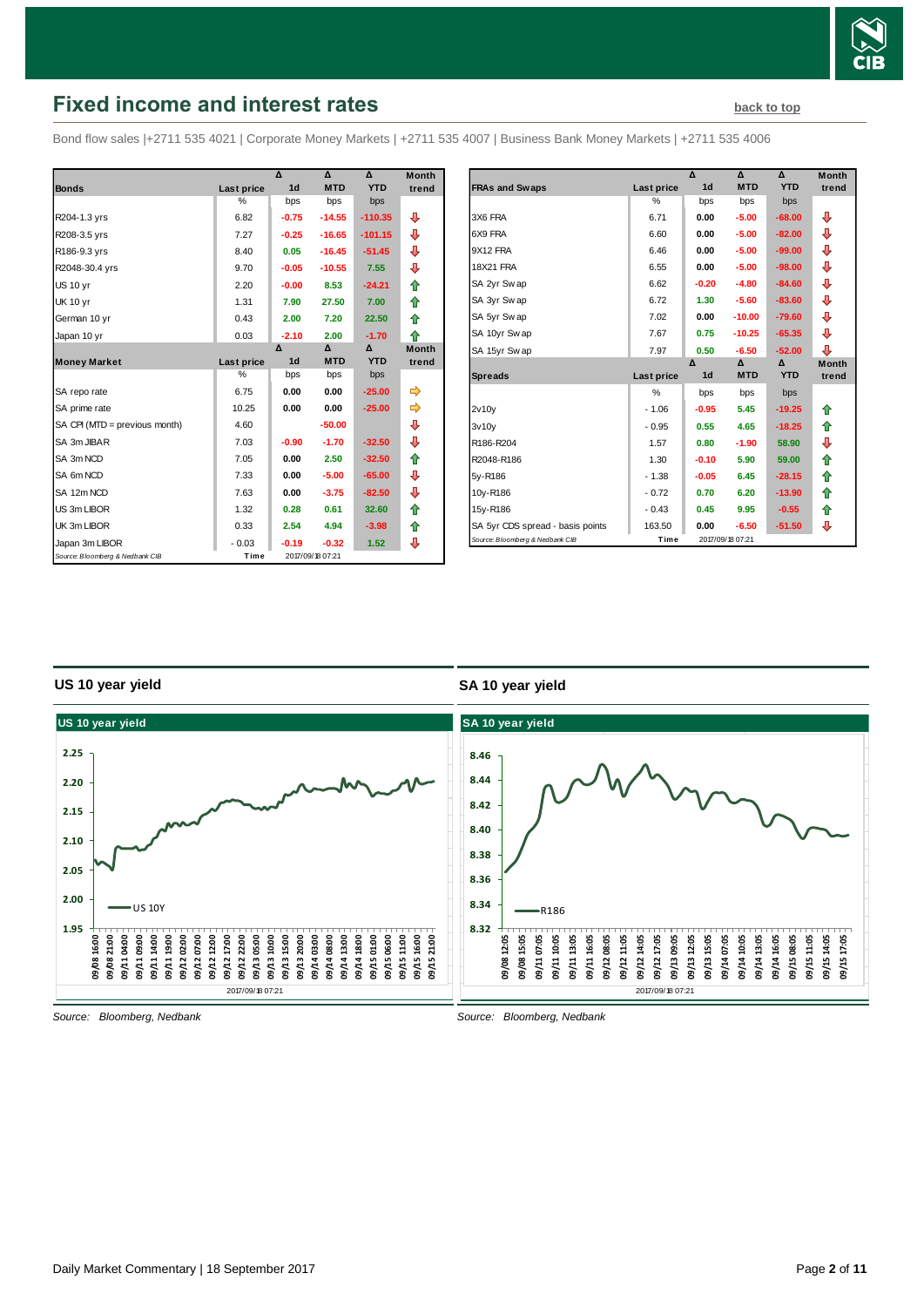

# <span id="page-2-0"></span>**Currencies [back to top](#page-0-0)**

Business Banking FX | +27 11 535 4003 | Corporate FX | +2711 535 4002 | Institutional FX | +2711 535 4005

- On Friday the local trading session got under way with the rand trading around 13.1200, although the markets were largely non-committal , the tone for the local unit was weaker and this saw it trade to marginally above the 13.2000 level on the day , before closing at 13.1650. This morning the rand trades at 13.1465, EURZAR is trading at 15.7030 and GBPZAR is trading at 17.8745.
- On the international front the euro staged a minor recovery against the dollar, managing to hold above the 1.1900 level, after touching a high of 1.1989 on the day, it currently trades at 1.1942.
- As the global risk backdrop has diminished gold has traded steadily weaker, shedding some 10 dollars over the session on Friday, closing at 1321.20, currently trading at 1318.15.
- This week the focus will be firmly on central banks, the FED is meeting, although no movement in interest rates are expected, locally we have the SARB MPC, the consensus view for a further 25 point cut, although this appears to have been largely discounted by the local interest rate markets, so the focus will be on the speech and any indications providing guidance going forward.
- Possible trading range in the rand today 13.0500 to 13.3000



*\*Please note that the sign on the % change reflects the change on the headline number. The narrative indicates the trend direction over the month. For trade in any of these currencies, contact our FX dealing desks*



*Source: Bloomberg, Nedbank*

**EUR/USD**



*Source: Bloomberg, Nedbank*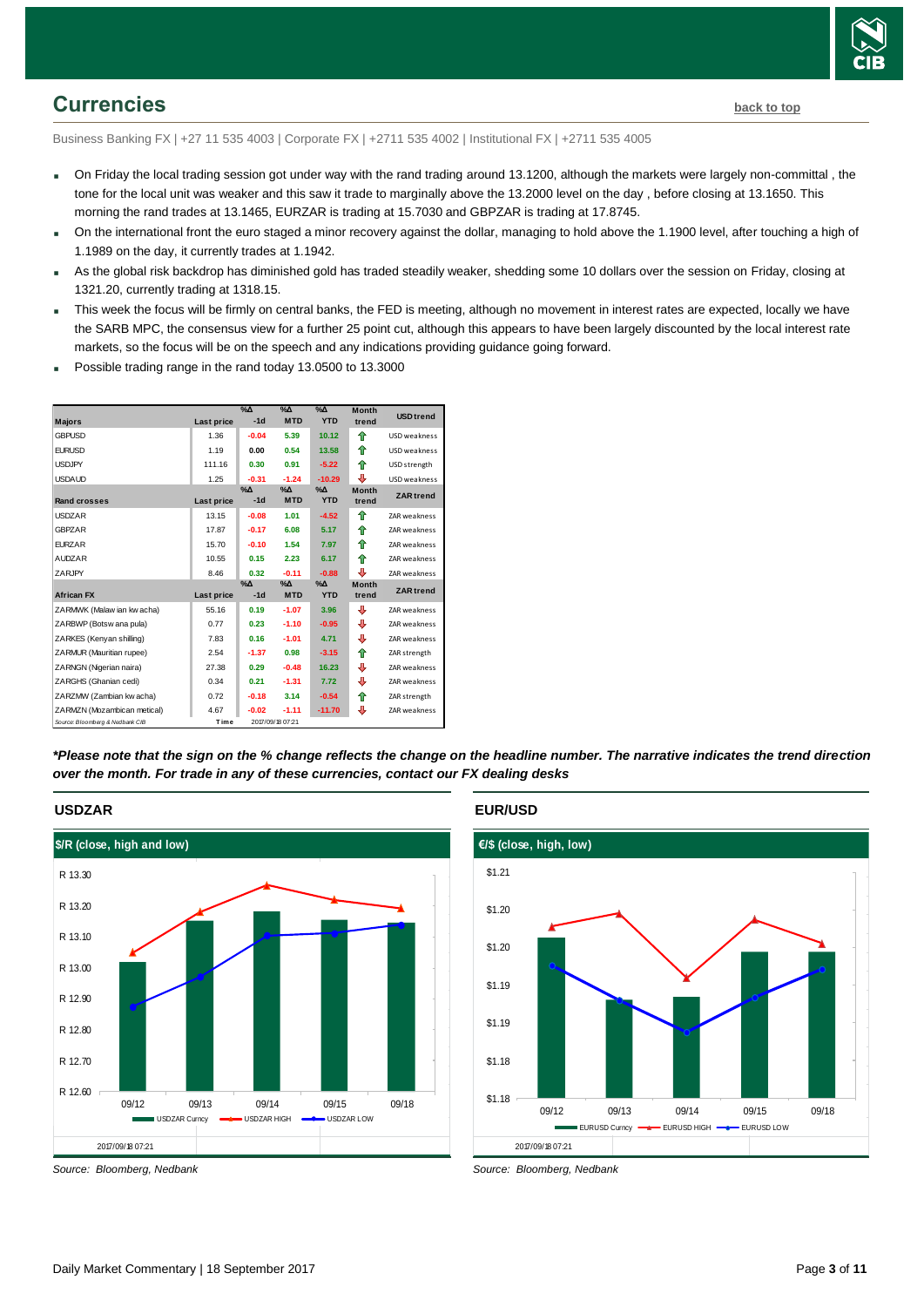<span id="page-3-0"></span>Nedbank CIB Market Commentary | CIBMarketComm@Nedbank.co.za | +27 11 294 1753| +27 11 535 4038

- Oil held gains near \$50 a barrel as the U.S. rig count dropped the most since January after a record expansion earlier this year. Futures were little changed after advancing 5.1% last week.
- Gold drops for second day on receding risks surrounding hurricanes and tensions in North Korea. Bullion for immediate delivery -0.4% to \$1,314.66/oz.

*Source: Bloomberg, Nedbank*

|                                 |            | $\%$ $\Delta$ | $\%$ $\Delta$    | $\%$ $\Delta$ | <b>Month</b> |
|---------------------------------|------------|---------------|------------------|---------------|--------------|
| <b>Commodities</b>              | Last price | $-1d$         | <b>MTD</b>       | <b>YTD</b>    | trend        |
| Brent near future (\$)          | 55.69      | 0.13          | 6.32             | $-1.99$       | fr           |
| WTI crude (\$)                  | 49.91      | 0.04          | 5.67             | $-7.09$       | ⇑            |
| Gold spot (\$)                  | 1 317.38   | $-0.21$       | 0.03             | 14.80         | ⇑            |
| Platinum spot (\$)              | 969.08     | 0.00          | $-2.62$          | 7.31          |              |
| SA w hite maize spot (R)        | 1859.00    | 0.16          | 3.68             | $-47.52$      | Æ            |
| Source: Bloomberg & Nedbank CIB | Time       |               | 2017/09/18 07:21 |               |              |

**SA white maize**



*Source: Bloomberg, Nedbank*

#### **Platinum vs Gold**



*Source: Bloomberg, Nedbank*

#### **Brent Crude vs West Texas Intermediate**



*Source: Bloomberg, Nedbank*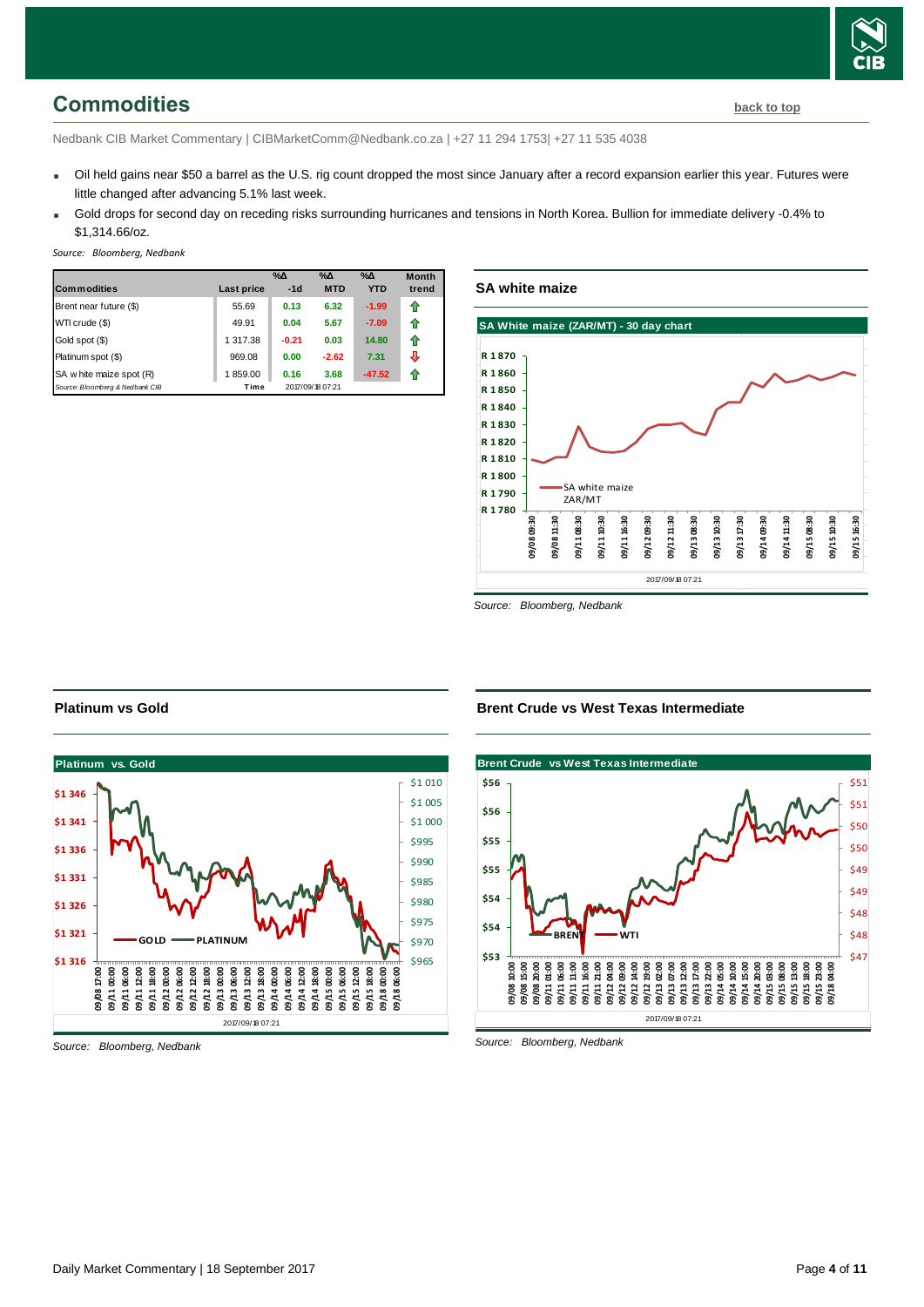

<span id="page-4-0"></span>Cash equities | +2711 535 4030/31

#### **South Africa**

- The All Share index started its trading day in negative territory and remained in the range bound for the remainder of the day which also happened to be index rebalance with Truworths moving out of the Top40 replaced by Nepi Rockcastle. The All Share index eventually ended the day 0.37% lower.
- The Platinum & Precious Metals sector led the downside with the likes of Impala and Anglo American Platinum declining 6.98% and 1.54% respectively.
- On corporate news, Texton shareholders approved the internalization of the Manco for R180m. Curro Holdings released the finalisation announcement to unbundle Stadio Holdings at a ratio of one Stadio share for every Curro share held.
- Value traded at 5pm was around R39bn with the currency at R13.14c vs. the USD at the close.

#### **UK/Europe**

- European markets were weaker with the FTSE100 leading the downside as the Pound continued to strengthen against the US Dollar.
- On the economic data front, the Eurozone Trade Balance came in at an R18.6bn surplus.
- The Stoxx 50 was down 0.31% with the likes of Deutsche Bank and Bayer AG retreating 1.67% and 1.43% respectively.

#### **USA**

- US markets continued to rally despite disappointing economic data and persistent geopolitical tensions with the S&P 500 trading above 2500 index points for the first time ever.
- The Dow Jones and S&P 500 were up 0.29% and 0.18% respectively with telecommunications stocks leading the upside.
- On the economic data front, US retail sales came in below expectations at -0.2% while Industrial Production decreased 0.9% in August.

#### **Asia**

- Asian markets are trading in the black this morning with the Japanese market closed for a public holiday.
- The Hang Seng is up 1.05% while the Kospi has advanced 1.13%.
- The Australian ASX is up 0.43% with the likes of BHP declining 0.08%.

|                                 |               | $\%$          | $\sqrt{20}$      | $\sqrt{20}$ | <b>Month</b> |
|---------------------------------|---------------|---------------|------------------|-------------|--------------|
| <b>Developed Markets</b>        | Last price    | $-1d$         | <b>MTD</b>       | <b>YTD</b>  | trend        |
| Dow Jones                       | 22 268.34     | 0.29          | 1.46             | 12.68       | ⇑            |
| Nasdag                          | 6448.47       | 0.30          | 0.31             | 19.79       | ⇑            |
| S&P 500                         | 2 500.23      | 0.18          | 1.16             | 11.68       | 合            |
| DJ Eurostoxx 50                 | 3515.55       | $-0.31$       | 2.75             | 6.84        | 合            |
| <b>DAX</b>                      | 12 518.81     | $-0.17$       | 3.84             | 9.04        | 合            |
| CAC                             | 5 213.91      | $-0.22$       | 2.52             | 7.23        | 合            |
| <b>FTSE</b>                     | 7 215.47      | $-1.10$       | $-2.90$          | 1.02        | ⊕            |
| ASX200                          | 5718.60       | 0.41          | 0.07             | 0.93        | ⇮            |
| Nikkei 225                      | 19 909.50     | 0.52          | 1.34             | 4.16        | ♠            |
| <b>MSCI World</b>               | 1987.72       | 0.22          | 1.43             | 13.51       | ♠            |
|                                 |               | $\%$ $\Delta$ | $% \Delta$       | $\% \Delta$ | <b>Month</b> |
| <b>Emerging Markets</b>         | Last price    | $-1d$         | <b>MTD</b>       | <b>YTD</b>  | trend        |
| Hang Seng                       | 28 090.27     | 1.02          | 0.43             | 27.68       | ⇑            |
| Shanghai                        | 3 3 6 2 . 5 9 | 0.27          | 0.05             | 8.34        | ⇑            |
| Brazil Bovespa                  | 75 756.52     | 1.47          | 6.95             | 25.78       | 合            |
| India - NSE                     | 32 461.00     | 0.58          | 2.30             | 21.91       | ⇮            |
| <b>Russia Micex</b>             | 2 053.81      | 0.08          | 1.56             | $-8.01$     | ♠            |
| <b>MSCI</b> Emerging            | 1 102.16      | 0.21          | 1.33             | 27.82       | ♠            |
|                                 |               | $\%$ $\Delta$ | %∆               | %∆          | <b>Month</b> |
| <b>SA Indices</b>               | Last price    | $-1d$         | <b>MTD</b>       | <b>YTD</b>  | trend        |
| <b>JSE All Share</b>            | 55 645.15     | $-0.37$       | $-1.55$          | 9.85        | ⊕            |
| Top 40                          | 49 274.60     | $-0.49$       | $-1.45$          | 12.24       | ⊕            |
| Resi 10                         | 35 062.81     | $-0.39$       | $-1.99$          | 9.20        | ⊕            |
| Indi 25                         | 75 549.83     | $-0.43$       | $-0.77$          | 17.53       | ⊕            |
| Fini 15                         | 15 144.81     | $-0.84$       | $-3.53$          | 0.44        | ⊕            |
| Source: Bloomberg & Nedbank CIB | Time          |               | 2017/09/18 07:21 |             |              |





<span id="page-4-1"></span>*Source: Bloomberg, Nedbank*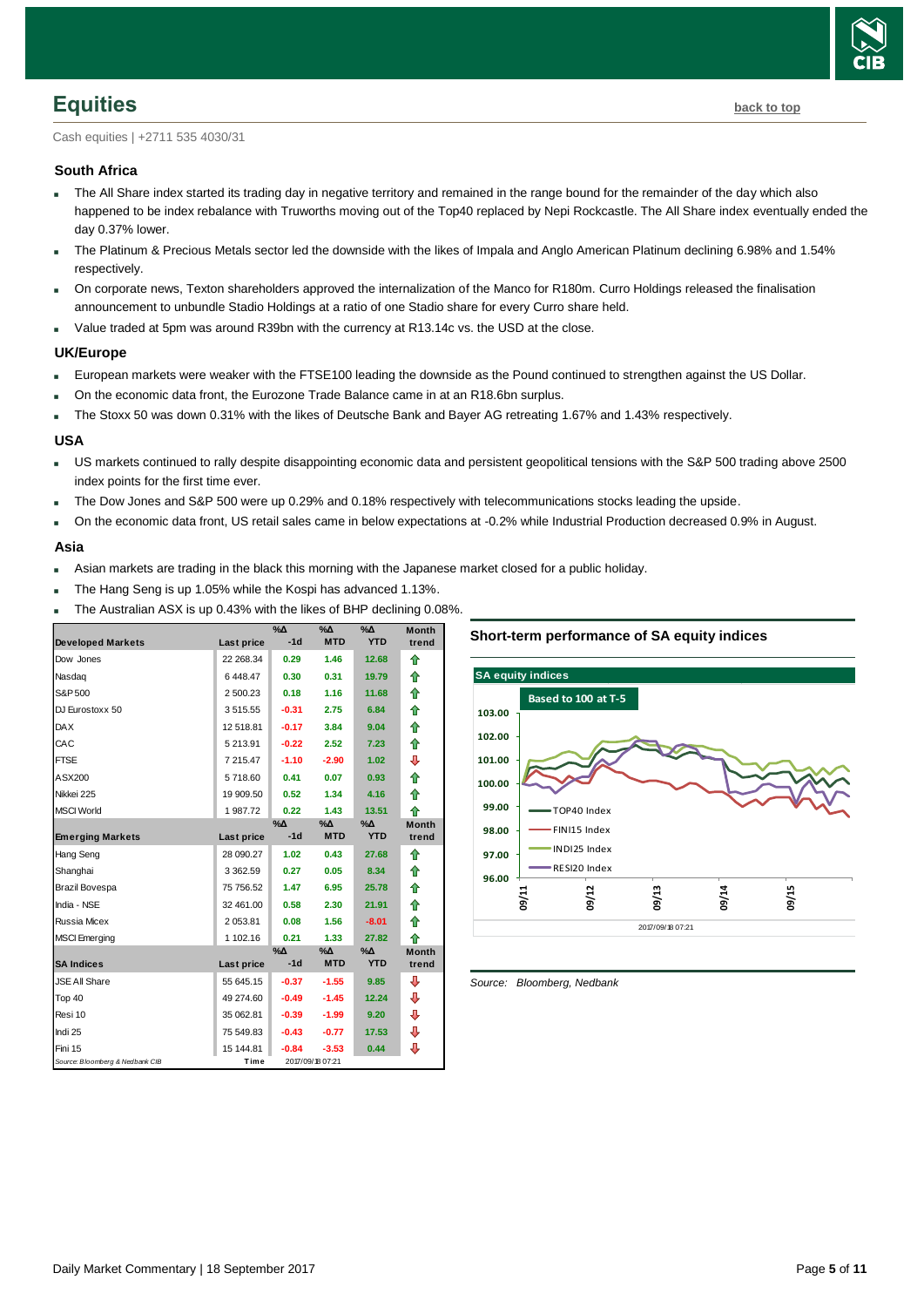#### <span id="page-5-0"></span>Susan Correia [| Scorreia@Nedbankcapital.co.za](mailto:Scorreia@Nedbankcapital.co.za) | +27 11 295 8227

| <b>Share code</b> | Share name                         | Dividend / interest rate                                 |
|-------------------|------------------------------------|----------------------------------------------------------|
| 19 September 2017 |                                    |                                                          |
| ADI               | Adapti Holdings Ltd                | dividend @ 13.7cps                                       |
| ASR               | Assore Ltd                         | dividend @ 800cps                                        |
| BEL               | <b>Bell Equipiment Ltd</b>         | dividend $@$ 20cps                                       |
| <b>BID</b>        | <b>BID Corporation Ltd</b>         | dividend @ 250cps                                        |
| <b>BVT</b>        | The Bidvest Group                  | dividend @ 264cps                                        |
| <b>CFR</b>        | Compagnie Fin Richemont S A        | dividend $@$ 242.91486cps                                |
| CLI               | Clientele Ltd                      | dividend @ 115cps                                        |
| <b>CPIP</b>       | Capitec Bank Hldgs Prefs           | dividend @ 438.68cps                                     |
| CSB               | Cashbuild Ltd                      | dividend @ 390cps                                        |
| <b>DST</b>        | Distell Group Ltd                  | dividend $@$ 214cps                                      |
| EPP               | Echo Polska Properties N.V.        | dividend @ 79.93889cps                                   |
| EXG               | <b>Extract Group Limited</b>       | Consolidation 1:200                                      |
| GRT               | Growthpoint Props Ltd              | dividend $@$ 100.8cps or 4.16529 new shares per 100 held |
| HIL               | Homechoice International PLC       | dividend @ 82cps                                         |
| <b>IPL</b>        | Imperial Holdings Ltd              | dividend @ 330cps                                        |
| <b>IPLP</b>       | Imperial Holdings Non-Red Non-Part | dividend @ 431.93836cps                                  |
| <b>KAP</b>        | <b>KAP Industrial Holdings LTD</b> | dividend @ 21cps                                         |
| <b>MRF</b>        | Merafe Resources Ltd               | dividend @ 3cps                                          |
| OML               | Old Mutual PLC                     | dividend $@$ 65.35371cps                                 |
| PGFP              | PSG Fin Serv Prefs                 | dividend @ 438.68cps                                     |
| <b>SNT</b>        | Santam Ltd                         | dividend @ 336cps                                        |
| <b>TEX</b>        | Texton Property Fund Ltd           | dividend @ 54.85cps                                      |
| <b>TFGP</b>       | Foschini Ltd 6,5% Prefs            | dividend $@$ 6.5cps                                      |
| <b>TOR</b>        | Torre Industries Ltd               | dividend @ 3cps                                          |
| WSL               | Wescoal Hidgs Ltd                  | dividend @ 2.6672cps                                     |

*Source: JSE*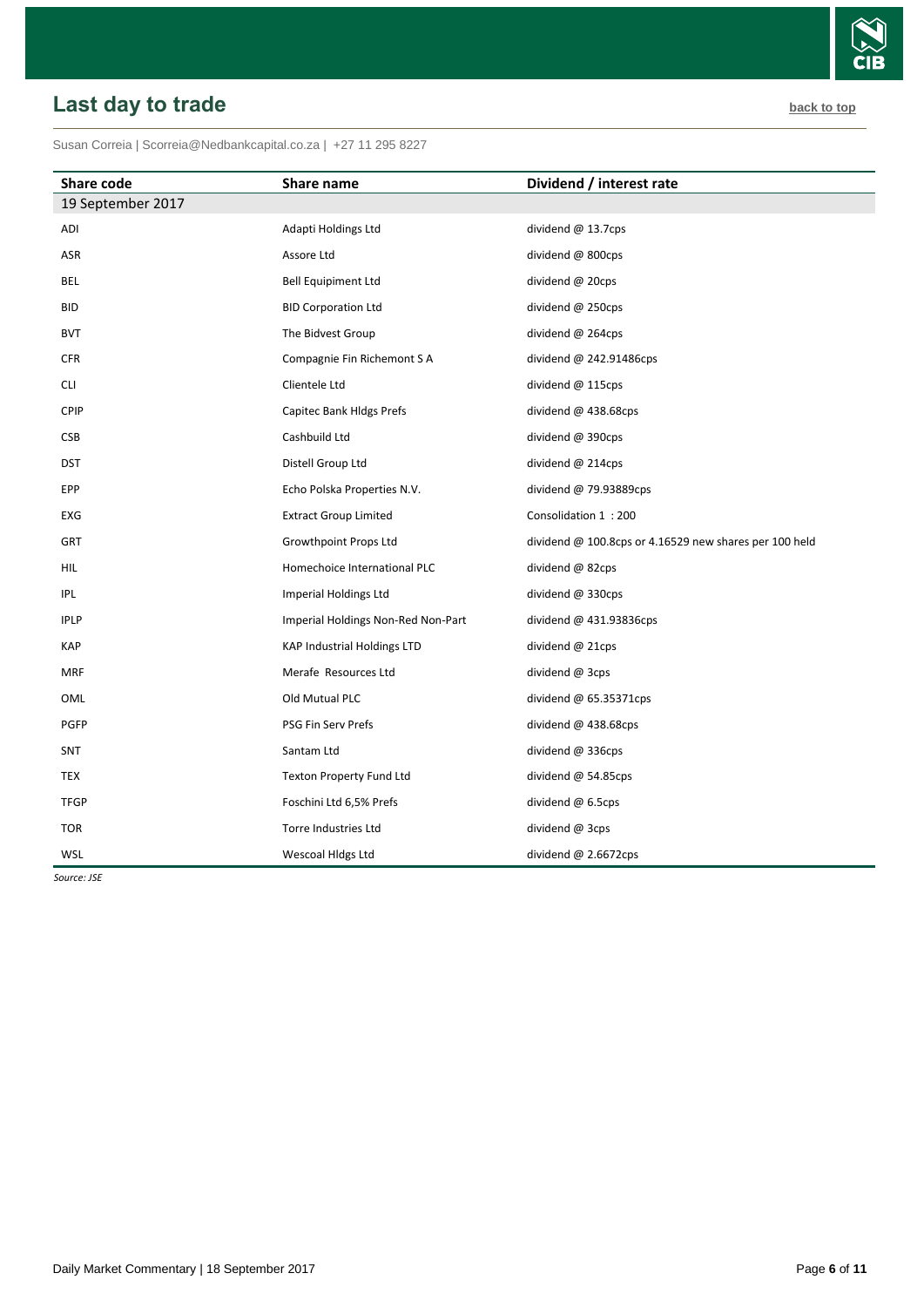# **JSE performance [back to top](#page-0-0) back to top**

Nedbank CIB Market Commentary | CIBMarketComm@Nedbank.co.za | +27 11 294 1753

|                                         |                   | $\%$ $\Delta$ | $\%$ $\Delta$    | %∆         | <b>Month</b> |
|-----------------------------------------|-------------------|---------------|------------------|------------|--------------|
| <b>Top40 constituents</b>               | <b>Last price</b> | -1d           | <b>MTD</b>       | <b>YTD</b> | trend        |
| AGL: Anglo American Plc                 | 232.06            | 0.51          | $-1.28$          | 18.94      | ┺            |
| ANG: Anglogold Ashanti Ltd              | 131.45            | 2.22          | $-0.16$          | $-13.85$   | ⊕            |
| APN: Aspen Pharmacare Holdings Lt       | 309.74            | $-0.03$       | 6.84             | 9.22       | ⇑            |
| <b>BGA: Barclays Africa Group Ltd</b>   | 135.68            | $-1.63$       | $-8.56$          | $-19.57$   | ⊕            |
| BID: Bid Corp Ltd                       | 305.09            | 1.78          | 3.27             | 24.45      | ⇑            |
| BIL: Bhp Billiton Plc                   | 238.25            | $-0.55$       | $-3.52$          | 8.95       | ⇩            |
| BTI: British American Tobacco Plc       | 849.00            | 2.35          | 5.14             | 9.04       | ⇑            |
| <b>BVT: Bidvest Group Ltd</b>           | 161.28            | $-1.04$       | $-5.93$          | $-11.02$   | ⊕            |
| CFR : Financiere Richemont-Dep Rec      | 119.50            | 1.01          | 3.23             | 31.69      | ⇑            |
| CPI: Capitec Bank Holdings Ltd          | 876.08            | $-1.23$       | $-2.71$          | 26.05      | ⊕            |
| DSY: Discovery Ltd                      | 142.00            | $-0.35$       | $-5.71$          | 24.02      | ⊕            |
| FFA: Fortress Income Fund Ltd-A         | 17.04             | 0.89          | $-2.85$          | 2.84       | ⊕            |
| FFB: Fortress Income Fund Ltd           | 38.84             | 0.36          | $-1.45$          | 20.14      | ⊕            |
| <b>FSR: Firstrand Ltd</b>               | 52.88             | $-2.15$       | $-4.77$          | $-0.55$    | ⊕            |
| GFI: Gold Fields Ltd                    | 58.13             | 0.61          | 0.22             | 33.36      | t            |
| <b>GRT: Grow thpoint Properties Ltd</b> | 25.63             | $-0.27$       | 1.91             | $-1.00$    | ⇑            |
| <b>INL: Investec Ltd</b>                | 99.02             | $-1.28$       | $-0.05$          | 9.11       | ⊕            |
| <b>INP:</b> Invested Plc                | 98.91             | $-1.02$       | 0.16             | 8.99       | ⇑            |
| <b>ITU:</b> Intu Properties Plc         | 42.13             | 0.62          | 1.18             | $-10.32$   | ⇑            |
| LHC: Life Healthcare Group Holdin       | 24.01             | $-2.52$       | $-8.95$          | $-20.84$   | ⊕            |
| MEI: Mediclinic International Plc       | 125.71            | 0.87          | $-1.59$          | $-3.30$    | ⊕            |
| MND: Mondi Ltd                          | 356.61            | $-0.14$       | 0.53             | 27.37      | ⇑            |
| MNP: Mondi Plc                          | 358.34            | 0.31          | 1.08             | 28.57      | €            |
| MRP: Mr Price Group Ltd                 | 184.59            | $-0.09$       | 1.84             | 15.69      | ⇑            |
| MTN: Mtn Group Ltd                      | 121.44            | $-1.41$       | $-6.03$          | $-3.75$    | ⊕            |
| NED: Nedbank Group Ltd                  | 200.68            | $-0.29$       | $-8.73$          | $-15.73$   | ⊕            |
| NPN: Naspers Ltd-N Shs                  | 2 924.00          | $-1.39$       | $-0.58$          | 45.18      | ⊕            |
| NTC: Netcare Ltd                        | 23.24             | $-0.98$       | $-3.61$          | $-27.01$   | ⇩            |
| OML: Old Mutual Plc                     | 34.63             | $-0.20$       | $-0.35$          | 0.55       | ⊕            |
| RDF: Redefine Properties Ltd            | 10.65             | 0.57          | $-0.09$          | $-4.83$    | ⇩            |
| REI: Reinet Investments Sa-Dr           | 28.85             | 3.26          | 3.74             | 7.65       | ⇑            |
| REM: Remgro Ltd                         | 210.21            | $-0.66$       | $-3.29$          | $-5.76$    | ⇩            |
| RMH: Rmb Holdings Ltd                   | 64.50             | $-1.54$       | $-2.93$          | $-2.86$    | ⇩            |
| SAP: Sappi Limited                      | 85.83             | 1.75          | $-1.80$          | $-4.58$    | ⊕            |
| SBK: Standard Bank Group Ltd            | 156.81            | $-1.07$       | $-6.34$          | 3.33       | ⊕            |
| SHP: Shoprite Holdings Ltd              | 209.75            | $-1.00$       | $-6.94$          | 22.33      | ⇩            |
| SLM: Sanlam Ltd                         | 67.08             | $-2.03$       | $-6.57$          | 6.65       | ⇩            |
| SNH: Steinhoff International H Nv       | 62.05             | $-1.51$       | $-1.29$          | $-12.95$   | ⊕            |
| SOL: Sasol Ltd                          | 393.57            | $-1.87$       | 0.43             | $-1.34$    | ⇑            |
| TBS: Tiger Brands Ltd                   | 369.33            | $-1.17$       | $-8.35$          | $-7.16$    | ⇩            |
| TRU: Truw orths International Ltd       | 79.13             | 0.16          | -4.70            | $-0.68$    | ⇩            |
| VOD: Vodacom Group Ltd                  | 160.70            | $-1.80$       | $-11.50$         | 5.45       | ⇩            |
| WHL: Woolw orths Holdings Ltd           | 59.76             | 1.63          | 0.71             | $-15.85$   | ⇑            |
| Source: Bloomberg & Nedbank CIB         | Time              |               | 2017/09/18 07:21 |            |              |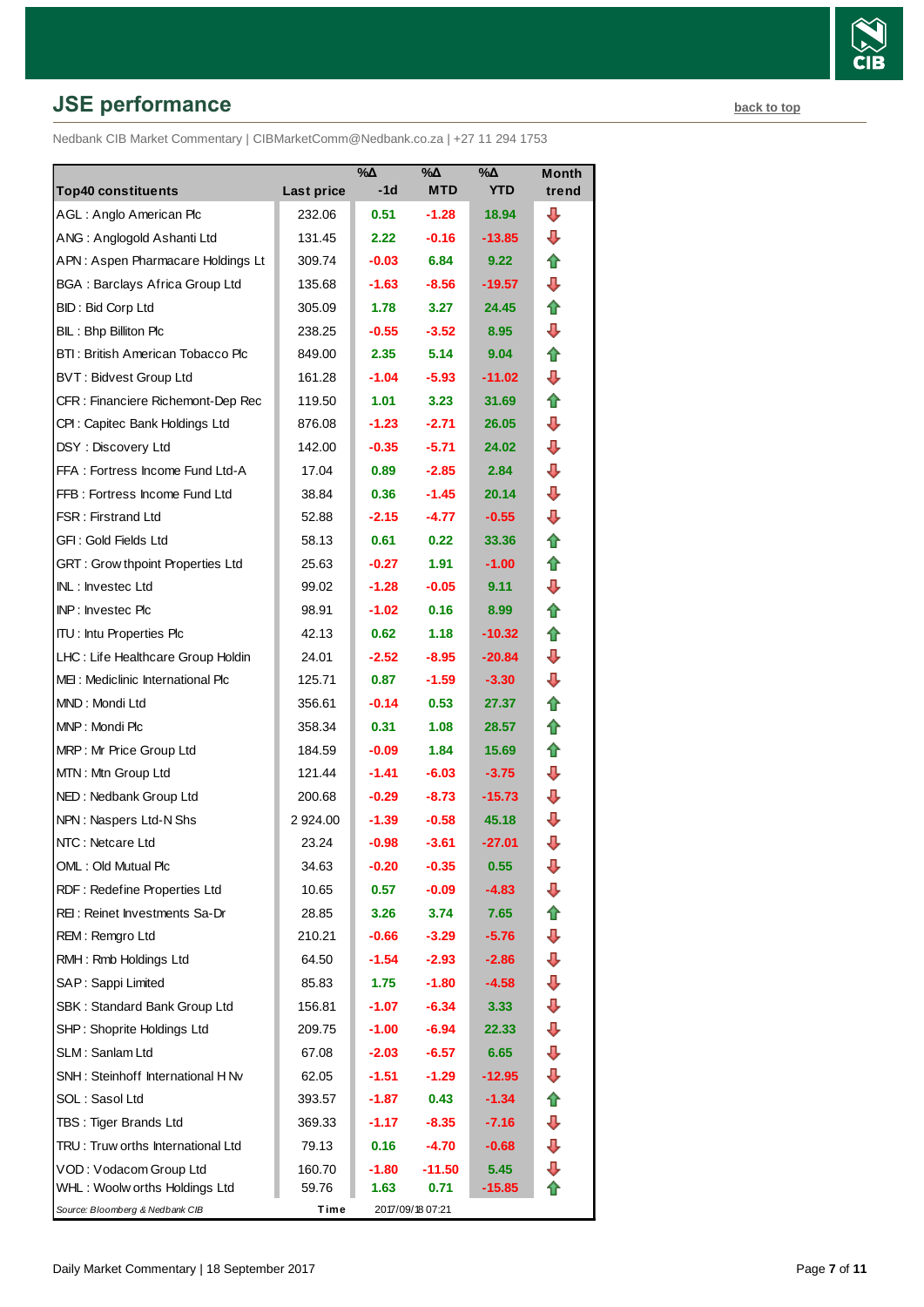

# <span id="page-7-0"></span>**Economics [back to top](#page-0-0)**

Nedbank CIB Market Commentary | CIBMarketComm@Nedbank.co.za | +27 11 294 1753

#### **US**

- US retail sales contracted by 0.2% m/m in August, from 0.3% growth previously, worse than expectations of 0.1%. The main reason for the disappointing sales was due to sales at auto dealers contracting by 1.6% over the month. Stripping this from headline sales, we see growth of 0.2% over the month. However, sales were weak across the board, with only sales of gasoline rising sharply.
- Given the rebuild expected to occur after the recent hurricanes, we may see a rebound in sales of building materials, clothing, furniture and general merchandise in the next few months. A gradual rise in credit extension recently seems to also indicate a possible uptick in consumer spending supportive of growth until year-end.
- US industrial production slumped 0.9% m/m in August, from 0.4% growth previously, worse than consensus of 0.1%. Manufacturing production was down 0.3%, after no growth in July. The deterioration was widespread but particularly concentrated in machinery, utilities and mining production. This was due to adverse weather conditions requiring temporary closures of factories and refineries, as well as power outages.
- Manufacturing PMI remained in expansionary territory in August, but the rebuild of plants may take some time, hence only a slow recovery is expected over the next few months.
- While we anticipate some form of Fed balance sheet normalization to begin this month and a final rate hike for the year to materialise in December, a sustained deterioration of US data combined with falling inflation may pose risks to the gradual tightening expected.
- The Michigan consumer confidence index eased to 95.3 index points in September, from 96.8 previously, but marginally better than consensus of 95. The only reason for the fall in confidence levels was a deterioration in sentiment about the future business and economic conditions. Sentiment over current conditions improved further, while inflation expectations rose by 10 bps to 2.7%.

**Synopsis: While we anticipate some form of Fed balance sheet normalization to begin this month and a final rate hike for the year to materialise in December, a sustained deterioration of US data combined with falling inflation may pose risks to the gradual tightening expected.**

# US retail sales y/y % vs. personal disposable income 2006 2007 2009 2010 2011 2012 201

**Consumers propensity to spend needs to improve to propel** 

#### *Source: Bloomberg, Nedbank*

**growth**

#### **Confidence levels remain relatively upbeat**



*Source: Bloomberg, Nedbank*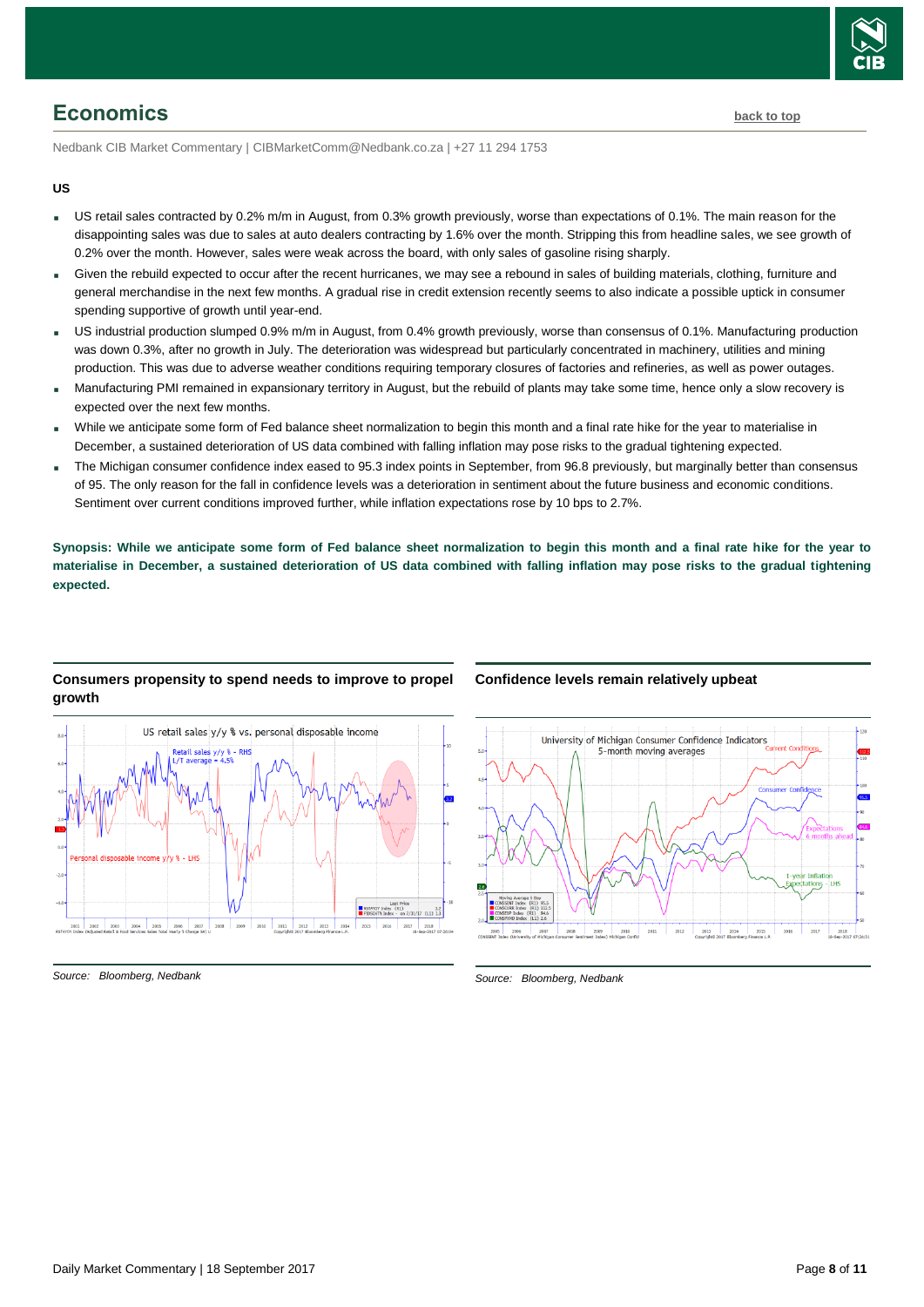

# <span id="page-8-0"></span>**Economic calendar [back to top](#page-0-0)**

Nedbank CIB Market Commentary | CIBMarketComm@Nedbank.co.za | +27 11 294 1753

|              | <b>Country Event</b> |                                     | Period           | <b>Survey</b>            | <b>Actual</b>            | Prior            | <b>Revised</b>   |
|--------------|----------------------|-------------------------------------|------------------|--------------------------|--------------------------|------------------|------------------|
| 15-September |                      |                                     |                  |                          |                          |                  |                  |
| 10:00 AM     | <b>CH</b>            | Money Supply M2 YoY                 | <b>MAY</b>       | 9.10%                    | 8.90%                    | 8.90%            |                  |
| 10:00 AM     | <b>CH</b>            | New Yuan Loans CNY                  | <b>MAY</b>       | <b>CNY 950b</b>          | CNY 1090b                | <b>CNY 826b</b>  |                  |
| 10:00 AM     | <b>CH</b>            | Aggregate Financing CNY             | <b>MAY</b>       | CNY 1280b                | CNY 1480b                | CNY 1220b        |                  |
| 11:00 AM     | EC                   | Trade Balance SA                    | JUL              | <b>EUR 20.3b</b>         | <b>EUR 18.6b</b>         | <b>EUR 22.3b</b> | <b>EUR 21.7b</b> |
| 02:30 PM     | <b>US</b>            | Retail Sales Advance MoM            | <b>AUG</b>       | 0.10%                    | $-0.20%$                 | 0.60%            | 0.30%            |
| 03:15 PM     | <b>US</b>            | Capacity Utilization                | <b>AUG</b>       | 76.70%                   | 76.12%                   | 76.70%           | 76.90%           |
| 03:15 PM     | <b>US</b>            | <b>Industrial Production MoM</b>    | <b>AUG</b>       | 0.10%                    | $-0.90%$                 | 0.20%            | 0.40%            |
| 03:15 PM     | <b>US</b>            | Manufacturing (SIC) Production      | <b>AUG</b>       | 0.30%                    | $-0.30%$                 | $-0.10%$         | 0.00%            |
| 04:00 PM     | <b>US</b>            | U. of Mich. Sentiment               | SEP <sub>P</sub> | 95.0                     | 95.3                     | 96.8             |                  |
| 18-September |                      |                                     |                  |                          |                          |                  |                  |
| 11:00 AM     | EC                   | CPI Core YoY                        | AUG <sub>F</sub> | 1.20%                    |                          | 1.20%            |                  |
| 11:00 AM     | EC                   | CPI YoY                             | AUG <sub>F</sub> | 1.50%                    |                          | 1.30%            |                  |
| 10:00 PM     | <b>US</b>            | Net Long-term TIC Flow s            | JUL              |                          |                          | <b>USD 34.4b</b> |                  |
| 10:00 PM     | US                   | Total Net TIC Flow s                | JUL              |                          |                          | <b>USD 7.7b</b>  |                  |
| 19-September |                      |                                     |                  |                          |                          |                  |                  |
| 10:00 AM     | EC                   | <b>Current Account NSA</b>          | JUL              | $\overline{\phantom{a}}$ | $\overline{\phantom{0}}$ | <b>EUR 28.1b</b> |                  |
| 10:00 AM     | EC                   | <b>ECB Current Account SA</b>       | JUL              |                          |                          | <b>EUR 21.2b</b> |                  |
| 11:00 AM     | EC                   | <b>ZEW Survey Expectations</b>      | <b>SEP</b>       |                          |                          | 29.3             |                  |
| 11:00 AM     | GE                   | <b>ZEW Survey Current Situation</b> | <b>SEP</b>       | 86.0                     |                          | 86.7             |                  |
| 11:00 AM     | GE                   | <b>ZEW Survey Expectations</b>      | <b>SEP</b>       | 12.0                     |                          | 10.0             |                  |
| 02:30 PM     | <b>US</b>            | <b>Building Permits</b>             | <b>AUG</b>       | 1220k                    |                          | 1230k            |                  |
| 02:30 PM     | <b>US</b>            | <b>Building Permits MoM</b>         | <b>AUG</b>       | $-0.80%$                 |                          | $-3.50%$         |                  |
| 02:30 PM     | <b>US</b>            | <b>Housing Starts</b>               | <b>AUG</b>       | 1174k                    |                          | 1155k            |                  |
| 02:30 PM     | <b>US</b>            | Housing Starts MoM                  | <b>AUG</b>       | 1.70%                    |                          | $-4.80%$         |                  |
|              |                      |                                     |                  |                          |                          |                  |                  |

**Source: Bloomberg 2017/09/18 07:21**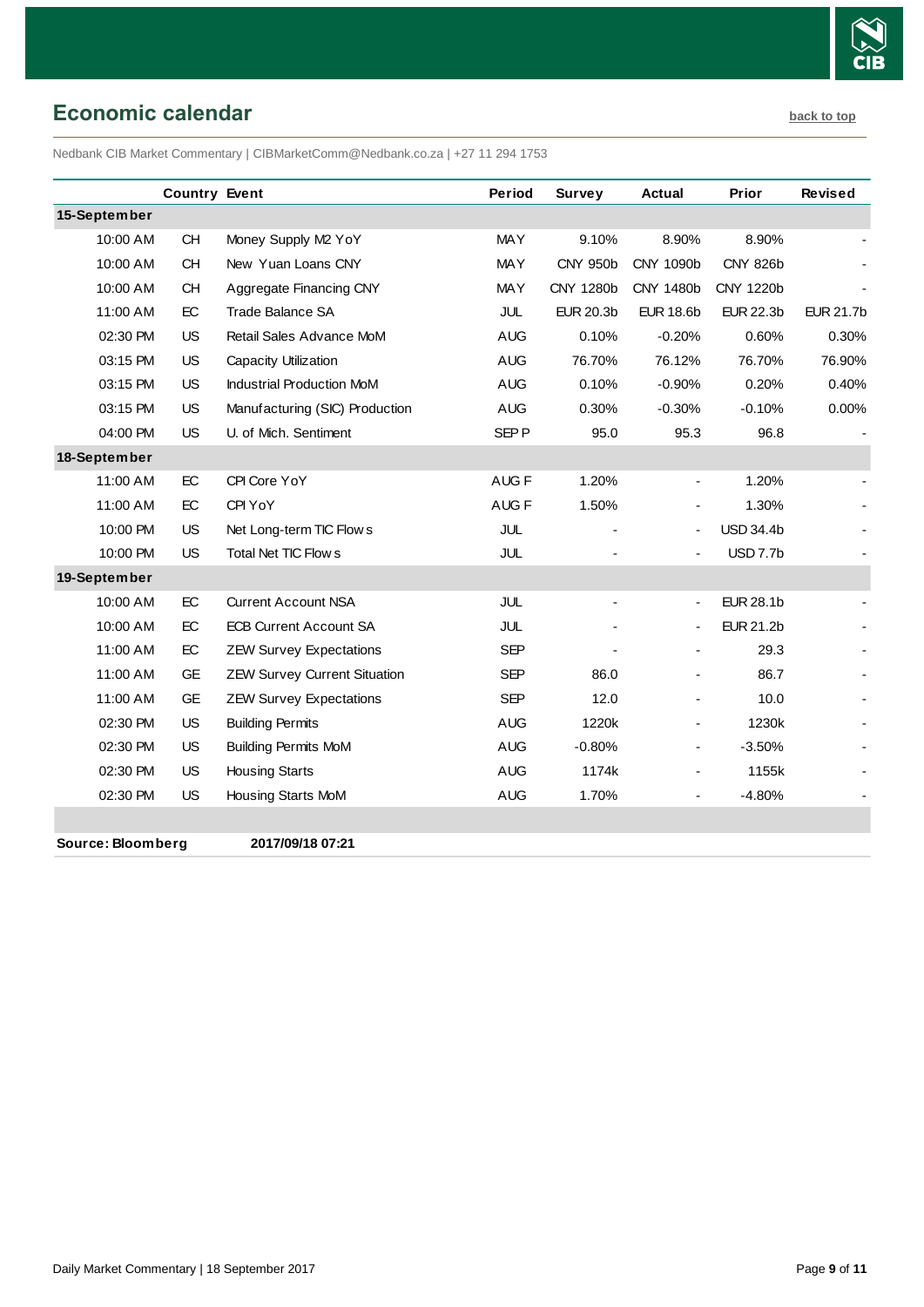

# <span id="page-9-0"></span>**Contacts**

**Treasury: Economic Analyst Reezwana Sumad** (011) 294 1753

**ALM Portfolio Management** (011) 535 4042

**Equities Sales and Distribution** (011) 535 4030/31

**Forex Institutional Sales Desk** (011) 535 4005

**Interest Rate Swaps & FRA's Trading** (011) 535 4004

**Money Market Institutional Sales Desk** (011) 535 4008

**Bond Trading** (011) 535 4021

**Forex Business Banking Sales Desk** (011) 535 4003

**Forex Retail Sales Desk** (011) 535 4020

**Money Market Business Banking Sales Desk** (011) 535 4006

**Non Soft & Soft Commodities Trading** (011) 535 4038

**Credit Derivatives**  (011) 535 4047

**Forex Corporate Sales Desk** JHB (011) 535 4002; DBN (031) 327 3000; CTN (021) 413 9300

**Inflation Trading** (011) 535 4026

**Money Market Corporate Sales Desk** JHB (011) 535 4007; DBN (031) 327 3000; CTN (021) 413 9300

**Preference shares desk** (011) 535 4072